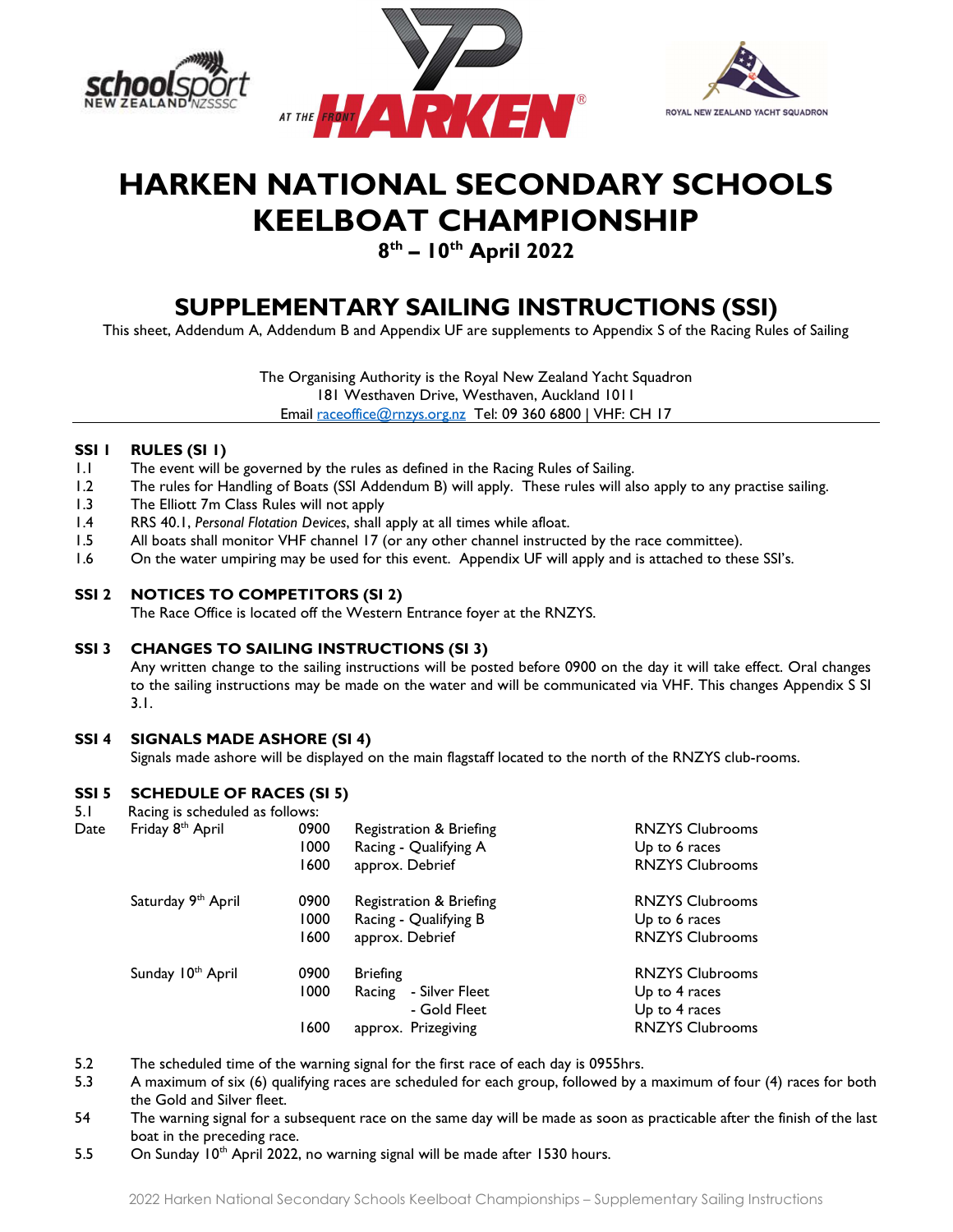





SSI 6 CLASS FLAG (SI 6)

The Class flag will be code flag E 'Echo'.

#### SSI 7 THE COURSES (SI 7)

7.1 The courses to be sailed will be windward/leeward courses as illustrated in Addendum A.

7.2 If course one is to be sailed, the numeral pennant "1" will be flown from the bow of the race committee signal vessel at or before the warning signal. If course two is to be sailed, no numeral pennant will be flown.

 No later than the warning signal the race committee will display the side on which marks 1 and 1a are to be passed by flying a coloured flag from the bow of the RC signal vessel,

- RED flag marks I and Ia to Port,
- GREEN flag marks 1and 1a to Starboard.
- 7.3 In the event that a gate mark is missing and has not been replaced with an object displaying flag M, the remaining gate mark shall be rounded in the same direction as mark 1, in accordance with SSI 7.3.

#### SSI 8 MARKS (SI 8)

Marks are described in Addendum A.

#### SSI 9 REPLACEMENT OF CREW OR EQUIPMENT

 Any request for changes in the crew shall be submitted in writing to the OA prior to the race in which the change is to take place. Any change must be approved by the OA.

#### SSI 10 DAMAGE DEPOSIT

- a) The skipper shall complete the Damage Deposit form on Friday 8<sup>th</sup> April for group A or Saturday the 9<sup>th</sup> April for Group B or later if extended by the OA.
- b) An at fault skipper(s) limit of liability in each incident is the sum of \$1000 per incident.
- c) In the event that a deduction from the damage deposit is decided by the OA it will require that the deposit be reinstated to its original amount before the skipper will be permitted to continue in the event.
- d) Any deposit remaining after the event will be refunded within 10 days of the finish of the event.

#### SSI 11 BOATS & SAILS

- 11.1 The regatta will be sailed in the Elliott 7 Yachts which will be allocated by the race committee at the briefings to be held at RNZYS each day. Competitors shall not make any alterations to the boats and may only use the equipment and sails as supplied by RNZYS.
- 11.2 The sail combination to be used will be signalled from the race committee signal vessel with or before the warning signal.

The signals shall have the following meanings:

| Signal  | Sail Combination to be used |
|---------|-----------------------------|
| NO FLAG | Mainsail, Jib, Spinnaker    |
| Flag R  | Mainsail, Jib               |

#### SSI 12 BREAKDOWN and TIME FOR REPAIRS

- 12.1 Before the warning signal of a race or within two minutes of finishing or within five mins of changing into a new boat, whichever is later, a boat may display a green flag to signal breakdown or damage to the boat, her sails or injury to her crew and request a delay to the next start. She shall proceed as soon as possible to the leeward of the race committee signal vessel and remain there, unless otherwise directed. The boat shall also inform the race committee on VHF radio.
- 12.2 The time allowed for repairs shall be at the discretion of the race committee.
- 12.3 After the warning signal of a race, a race will not be postponed or abandoned due to breakdown unless the breakdown signal was displayed as required by SSI 12.1.
- 12.4 Failure to effect repairs in the time allowed, or breakdowns after the warning signal shall not be grounds for redress under RRS 62.1(a).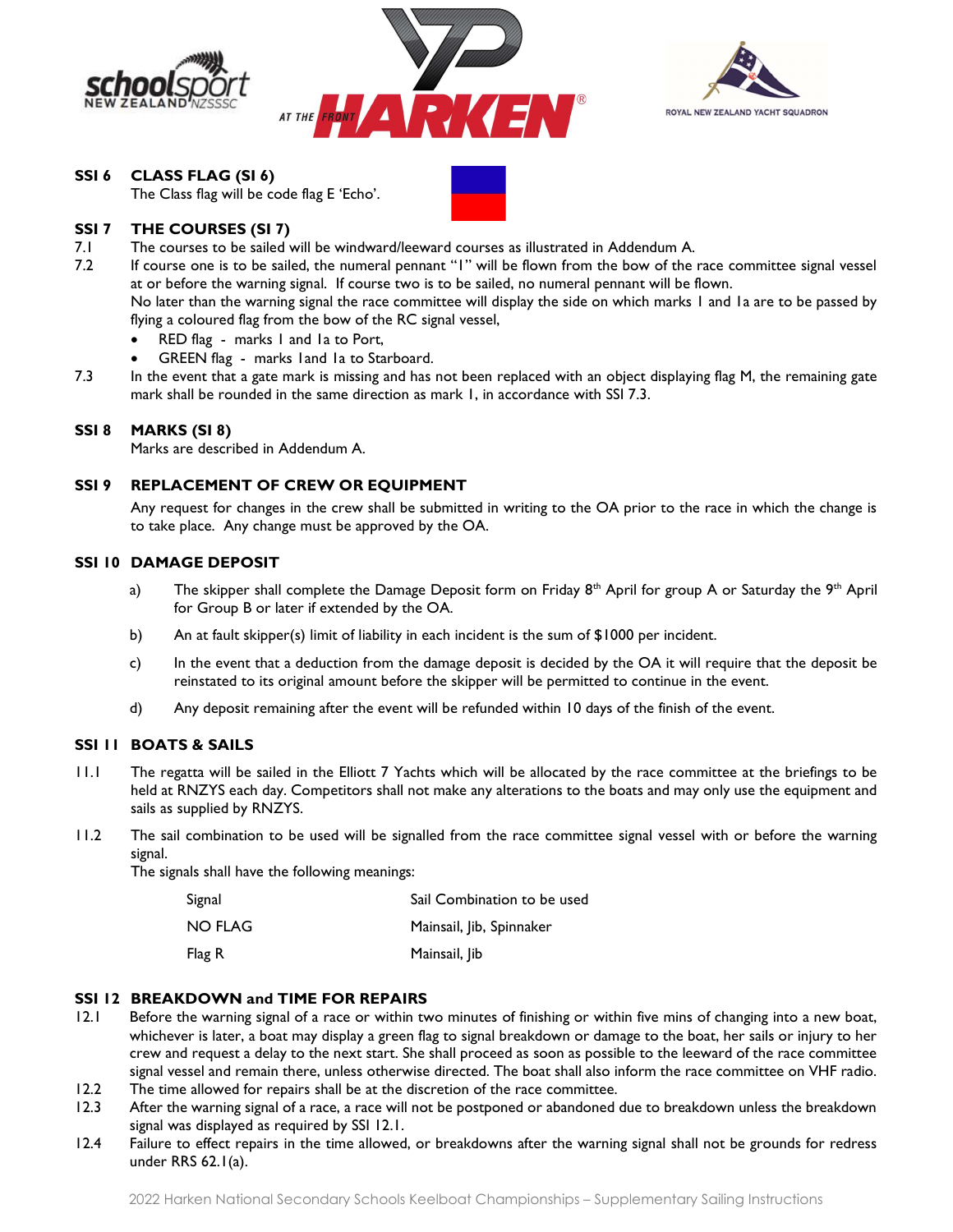





#### SSI 13 THE START

- 13.1 To alert boats that a race or sequence of races will begin soon, the orange starting line flag will be displayed with one sound at least five minutes before a warning signal is made.
- 13.2 A boat starting later than four minutes after her starting signal will be scored Did Not Start without a hearing. This changes RRS A4.1

#### SSI 14 FORMAT

- 14.1 Teams will be seeded into two pools by the OA, each pool will sail a qualifying series. The top 5 teams in each pool will qualify for the gold fleet with the remaining teams qualifying for the silver fleet.
- 14.2 Once teams have qualified for their respective fleets, points from the qualifying round will not be used to determine overall places. Overall positions will be determined by points in gold or silver fleets only.

#### SSI 15 SCORING

- 15.1 If all teams have not sailed the same number of races, ranking the teams will be handled as follows (this changes RRS A2 and A8). A boat's ranking and overall finish position will be based on the boat's average points (total points divided by the number of races that boat has sailed) not including excluded scores if any.
- 15.2 No score will be excluded.

#### SSI 16 CHANGE OF COURSE

16.1 To signal a change in direction or length of the leg, flag C will be displayed on its own with repetitive sounds. This changes RRS 33 (a) and (b).

#### SSI 17 PENALTY SYSTEM; PROTESTS AND REQUESTS FOR REDRESS (SI 13)

RRS Appendix UF applies. Appendix S – SI 13 is deleted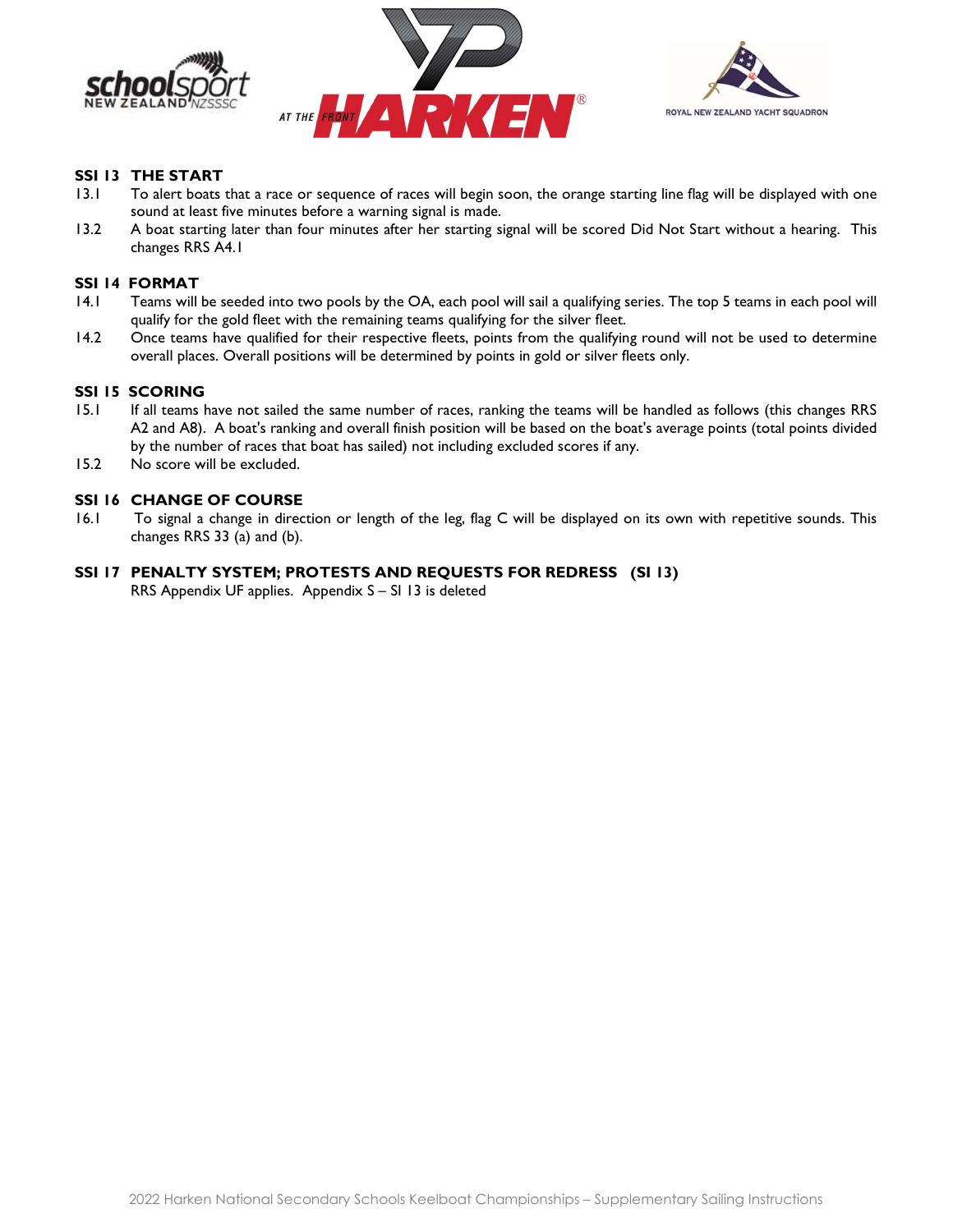





## Addendum A – WINDWARD/LEEWARD COURSES

| Course I: | <b>Numeral Pennant I</b> | Start – Mark I – Mark I a (if laid) – finish.                                     |
|-----------|--------------------------|-----------------------------------------------------------------------------------|
| Course 2: | No flag                  | Start – Mark I – Mark Ia (if laid) – 2s/2p – Mark I – Mark Ia (if laid) – finish. |

A flag will be displayed on the bow of the race committee vessel signifying which way to round marks 1 and 1a. RED – marks 1 and 1a shall be left to port, GREEN – marks 1 and 1a shall be left to starboard (see SSI 7.3)



#### CHANGE OF COURSE

For a change of course a single BLACK Buoy will be used to replace Mark 1 and Mark 1a (if laid).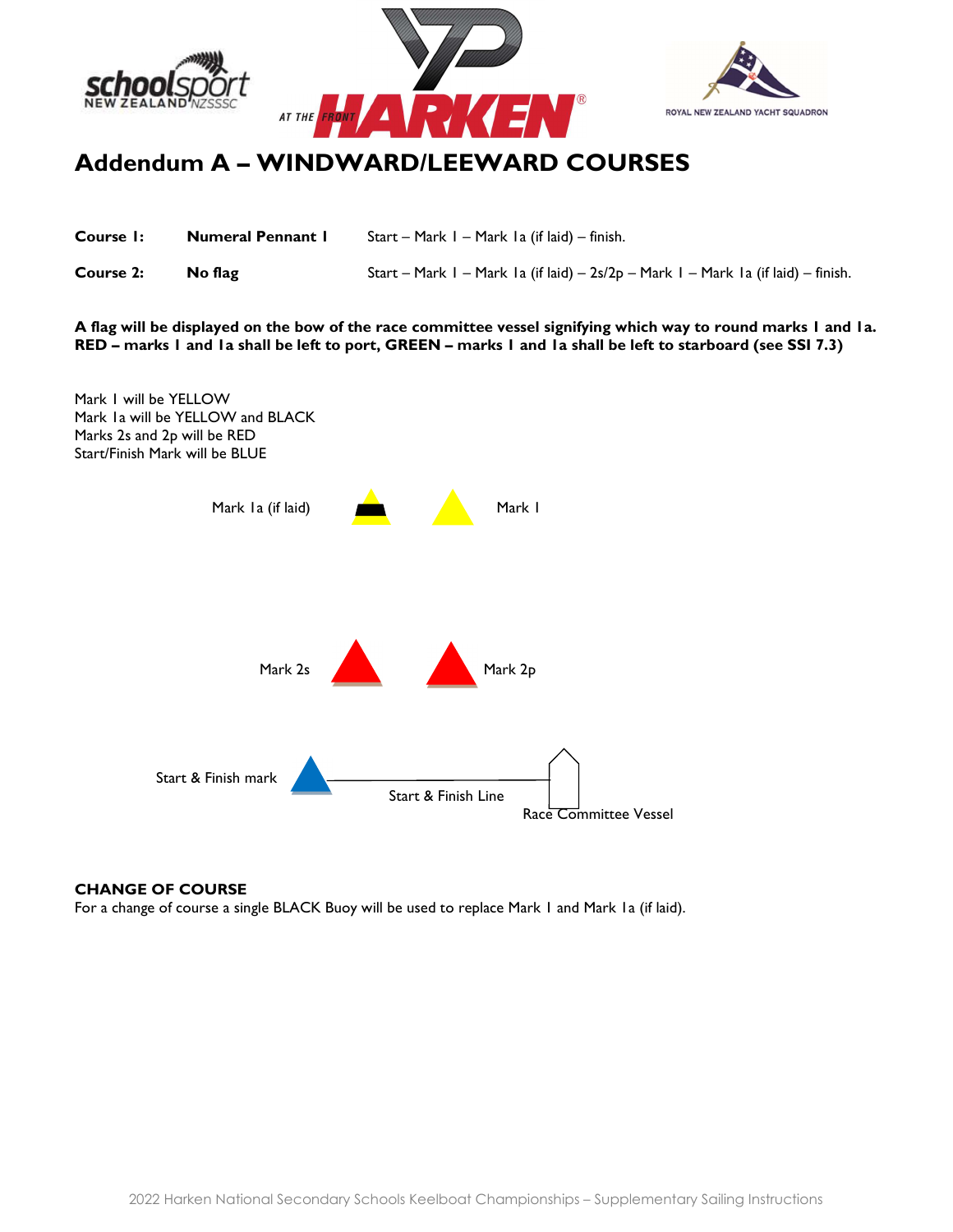





### ADDENDUM B – Handling of Boats

### 1. GENERAL

While all reasonable steps are taken to equalize the boats variations will not be grounds for redress. This changes RRS 62. The boats must be used as presented and no modifications may be made to the boat or attached equipment (including sponsor flags). Sails as supplied must not be re-cut or altered.

### 2. PROHIBITED ITEMS AND ACTIONS

Except in an emergency or in order to prevent damage or injury, or when directed by an umpire otherwise, the following are prohibited:

- 2.1 Any additions, omissions or alterations to the equipment supplied.
- 2.2 The use of any equipment for a purpose other than that intended or specifically permitted.
- 2.3 The replacement of any equipment without the sanction of the RC.
- 2.4 Sailing the boat in a manner that it is reasonable to predict that significant further damage would result.
- 2.5 Moving equipment from its normal stowage position except when being used.
- 2.6 Boarding a boat without prior permission.
- 2.7 Taking a boat from its berth or mooring without having paid the required damage deposit or having permission from the RC, or, on race days, while "AP" is displayed ashore.
- 2.8 Hauling out a boat or cleaning surfaces below the waterline.
- 2.9 Marking directly on the hull or deck with permanent ink, or using any tape that leaves a residue / use of duct tape.
- 2.10 Using a flattener as a reef.
- 2.11 Cross winching headsail sheets.
- 2.12 Omitting any headsail car or turning block before sheeting onto a winch.
- 2.13 Adjusting or altering the tension of standing rigging.
- 2.14 Using a winch to adjust the mainsheet or vang.
- 2.15 Attaching lines to the fabric of spinnakers.
- 2.16 Perforating sails, even to attach tell tales.
- 2.17 Use of mobile phones.
- 2.18 Transmitting on VHF radio while racing.<br>2.19 The use of electronic equipment other the
- The use of electronic equipment other than compass and watches unless permitted in C3.2.
- 2.20 Adjusting the Hiking Straps.
- 2.21 Changing the number of mainsheet purchases.
- 2.22 The use of the shrouds (including any inner shrouds) above the lower bottle screw (turnbuckle) to facilitate tacking or gybing or to aid the projection of a crew member outboard is prohibited.
- 2.23 Sailing in or out of the marina.
- 2.24 Having the bowsprit extended, except when in the process of setting, flying or taking down the gennaker. The bowsprit shall be fully retracted at the first reasonable opportunity after taking down the gennaker. A boat that does not retract the bowsprit fully may be warned and given an opportunity to correct the error.
- 2.25 A breach of SI Addendum C2.22, C2.23, C2.24 or C2.26 is not open to protest by boats but is subject to action by umpires in accordance with RRS C8.2. This changes RRS C6.2 and C8.2.
- 2.26 Holding onto the spinnaker pole while stowed on the boom, or the spinnaker pole holders, to either help gybe the boom, back the mainsail or any other reason.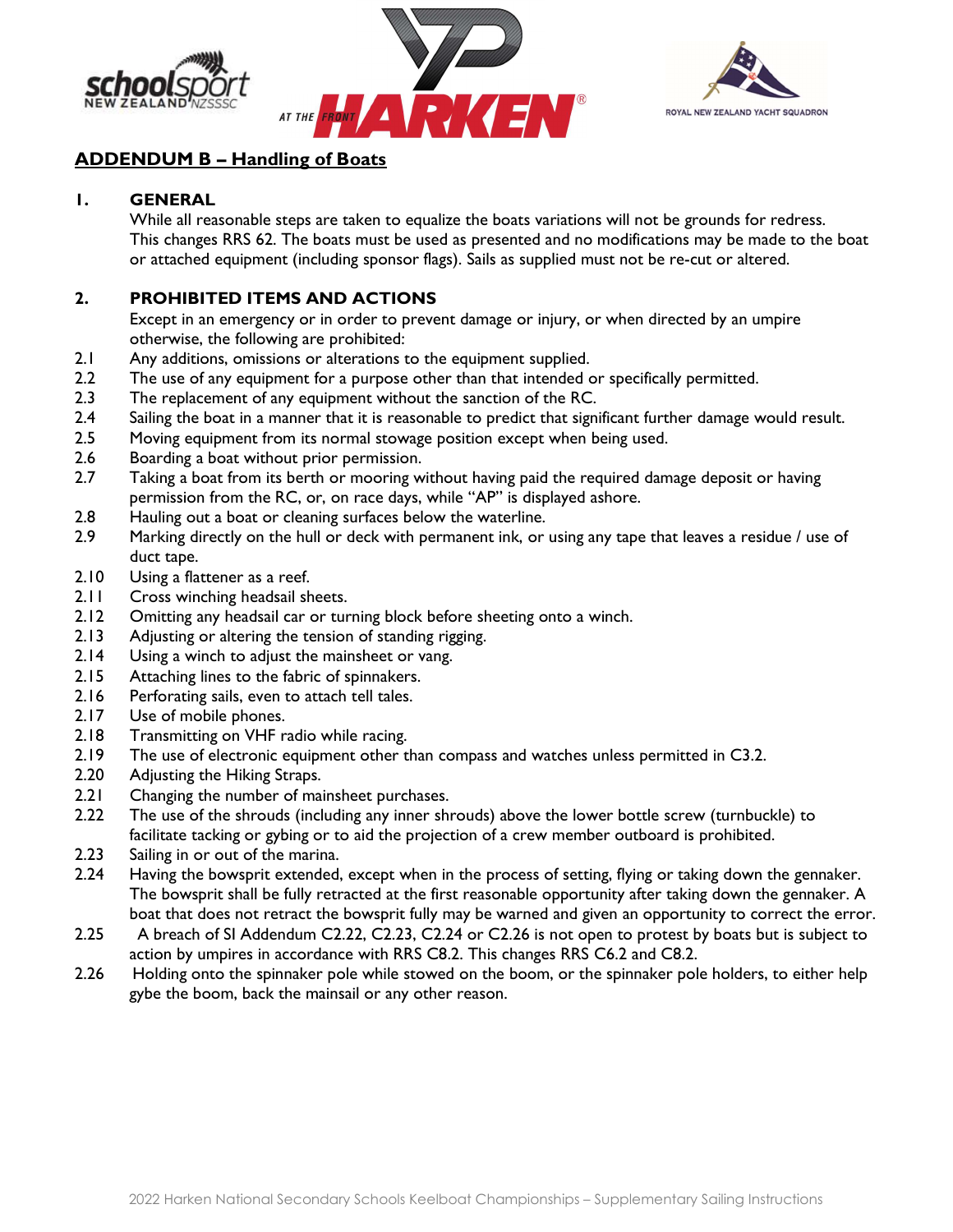





### 3. PERMITTED ITEMS AND ACTIONS

- 3.1 Taking a bag on board containing:
	- (a) basic hand tools
	- (b) adhesive tape
	- (c) line (elastic or otherwise of 4mm diameter or less)
	- (d) marking pens
	- (e) tell-tale material
	- (f) hand held compasses, watches, timers and small personal video devices such as GoPro
	- (g) shackles and clevice pins
	- (h) velcro tape
	- (i) spare flags
	- (j) PFD's
- 3.2 Using the items in 3.1 to:
	- (a) prevent fouling of lines, sails and sheets
	- (b) attach tell tails
	- (c) prevent sails being damaged or falling overboard
	- (d) mark control settings
	- (e) make minor repairs and permitted adjustments
	- (f) make signals as per Appendix C6
	- (g) personal safety
	- (h) record and/or transmit moving or still images for coaching purposes

### 4. MANDATORY ITEMS AND ACTIONS:

The following shall be mandatory:

- 4.1 The completion of a written damage report before leaving a boat and submitting it to the RC, even if no damage or loss is recorded. Reports shall include any evidence of matters which could cause damage or disadvantage to the boat in future matches. Reports are to be returned to the sailing office.
- 4.2 At the end of each sailing day:
	- (a) folding, bagging and placement of the sails as directed.
	- (b) leaving the boat in the same state of cleanliness as when first boarded that day.
	- (c) remove any bilge water from the boat.
- 4.3 At the end of each day the crew shall clean the boat, remove all rubbish and remove all tape and marks.
- 4.4 Any request to alter, in any way, the equipment on a boat, shall be in writing and worded to permit a yes/no answer.
- 4.5 Complying with any regulations, including speed restrictions and navigation marks, while leaving or returning to the berth.
- 4.6 A breach of items 4.2 and 4.3 will be considered as damage and the cost of rectification will be deducted from the damage deposit.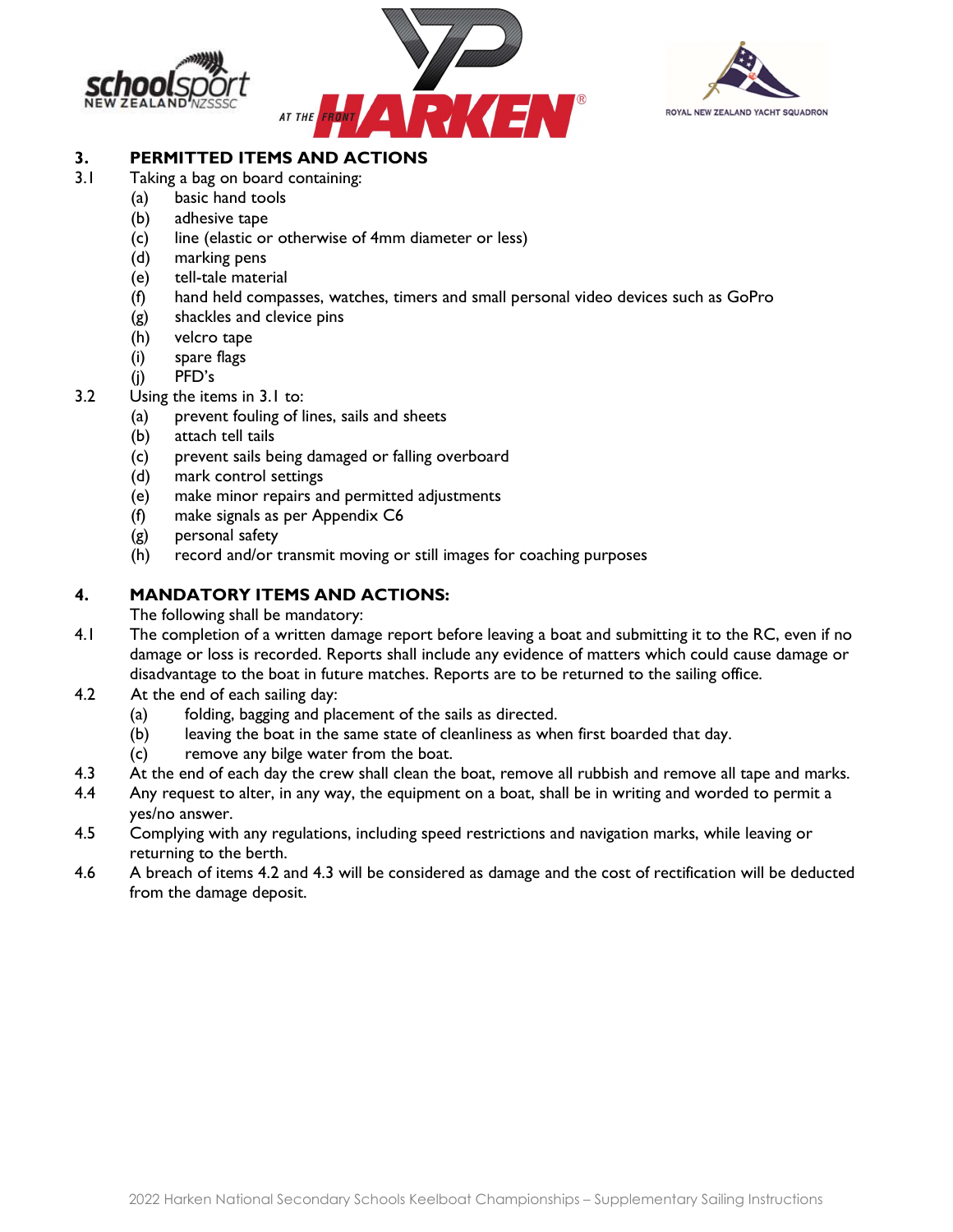





# APPENDIX UF - UMPIRED FLEET RACING RULES

Royal New Zealand Yacht Squadron Edition

Version: Jan, 2022

Umpired fleet races shall be sailed under The Racing Rules of Sailing as changed by this appendix. Races shall be umpired. The rule changes in UF1 have been approved by World Sailing under Regulation 28.1.5(b) on the condition that only the provided options are used. This appendix applies only when it is referred to in the Notice of Race and made available for all competitors.

### UF1 CHANGES TO THE DEFINITIONS, THE RULES OF PART 1 AND 2, AND RULE 70

- UF1.1 Add to the definition Proper Course: 'A boat taking a penalty or manoeuvring to take a penalty is not sailing a proper course.'
- UF1.2 Add new rule 7 to Part 1:

### 7 LAST POINT OF CERTAINTY

The umpires will assume that the state of a boat, or her relationship to another boat, has not changed, until they are certain that it has changed.

UF1.3 Rule 14 is changed to:

### 14 AVOIDING CONTACT

- 14.1 If reasonably possible a boat shall
	- (a) avoid contact with another boat,
	- (b) not cause contact between boats, and
	- (c) not cause contact between a boat and an object that should be avoided.

 However, a right-of-way boat, or one sailing within the room or mark-room to which she is entitled, need not act to avoid contact until it is clear that the other boat is not keeping clear or giving room or mark-room.

- 14.2 When there is contact that causes damage, or the umpires decide a boat has broken rule 14 and damage resulted, they may, without a hearing, impose a scoring penalty on any boat involved in the incident. The penalty will be dependent on the level of damage.
- 14.3 Damage will be divided into 3 levels as shown in the following table:

| Level $A$ :<br>Minor<br>Damage | Does not significantly affect the<br>value, general appearance or<br>normal operation of the boat. | Boat may race without repair although some minor<br>surface work may be required after the event.<br>Repairs should not normally require more than I<br>hour of work.                                                                     |
|--------------------------------|----------------------------------------------------------------------------------------------------|-------------------------------------------------------------------------------------------------------------------------------------------------------------------------------------------------------------------------------------------|
| Level $B$ :<br>Damage          | Affects the value and/or general<br>appearance of the boat.                                        | The damage does not affect the normal operation<br>of the boat in that race but may need some<br>(temporary) work before racing again. Requires<br>more than I hour of work but should not normally<br>require more than 3 hours of work. |
| Level C                        | The normal operation of the<br>boat is compromised, and its                                        | The boat will need some repair work before racing<br>again. Requires more than 3 hours work.                                                                                                                                              |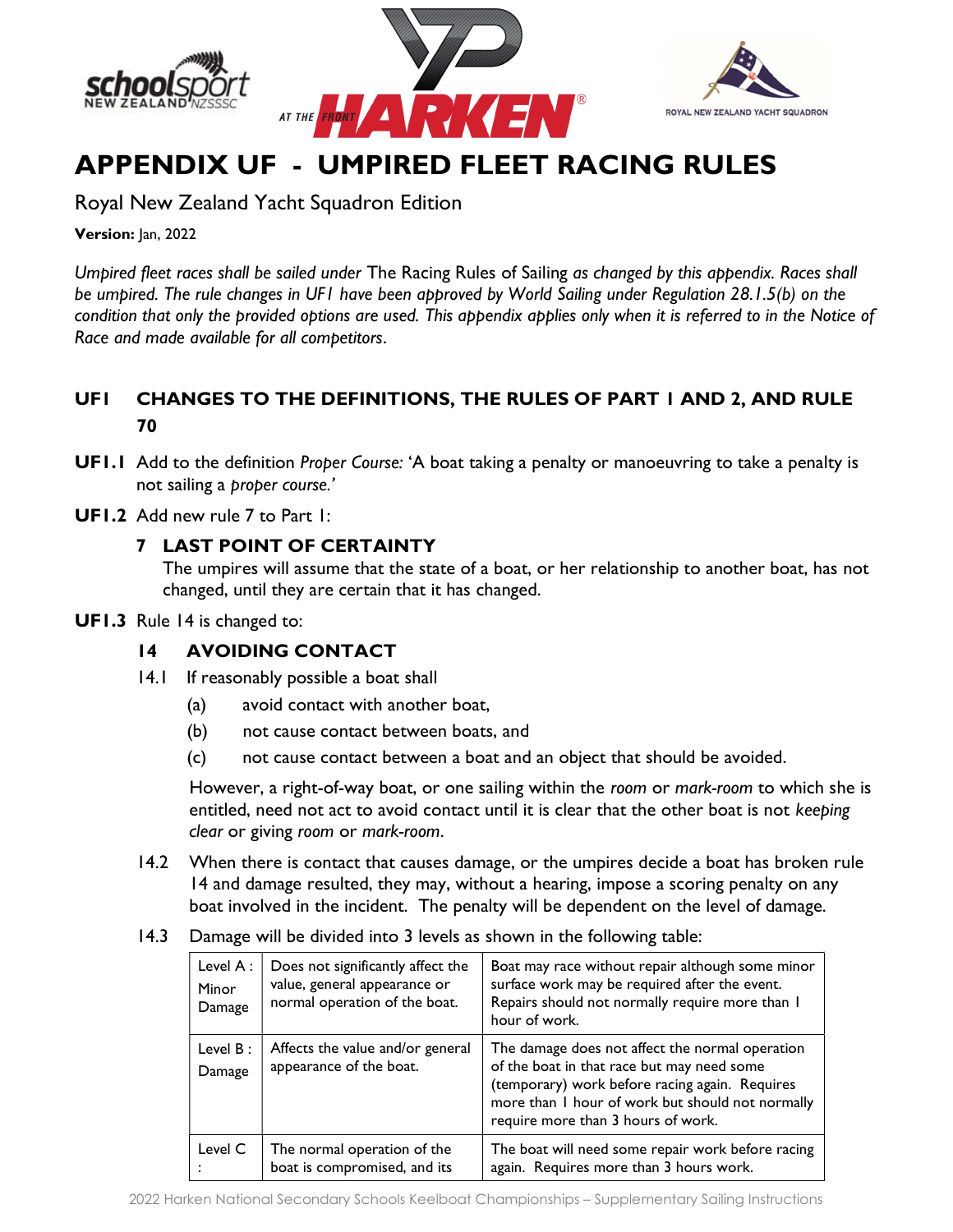





| Major | structural integrity may be |
|-------|-----------------------------|
|       | Damage   impaired.          |

Points penalty to be applied without a hearing.

| Damage Level | <b>Points Penalty</b> |
|--------------|-----------------------|
|              |                       |
|              |                       |
|              |                       |
|              |                       |

- UF1.4 When rule 20 applies, the following arm signals are required in addition to the hails:
	- a) For room to tack, repeatedly and clearly pointing to windward; and
	- b) For 'You Tack', repeatedly and clearly pointing at the other boat and waving the arm to windward.
- UF1.5 Rule 70 is deleted.

### UF2 CHANGES TO OTHER RULES

### UF2.1 28 SAILING THE COURSE

Rule 28.2 is changed to:

28.2. A boat may correct any errors in sailing the course, provided she has not rounded the next mark or crossed the finishing line to finish.

### UF3 ON WATER PROTESTS AND PENALTIES

UF3.1 In this appendix, 'a voluntary penalty' will mean the following:

A One-Turn Penalty taken in accordance with rule 44.2.

If a boat is penalised by an umpire, she shall take a Two-Turn Penalty in accordance with rule 44.2.

UF3.2 The first sentence of rule 44.1 is changed to: 'A boat may take a penalty when, in an incident while racing, she may have broken one or more rules of Part 2 (except rule 14 when she has caused damage or injury), rule 31 or rule 42. However, when she may have broken a rule of Part 2 and rule 31 in the same incident, she need not take the penalty for breaking rule 31.'

#### UF3.3 On the Water Protests by Boats and Penalties

- a) While racing, a boat may protest another boat under a rule of Part 2 (except rule 14) or under rule 31 or rule 42; however, a boat may only protest under a rule of Part 2 for an incident in which she was involved. To do so she shall hail 'Protest' and conspicuously display a red flag at the first reasonable opportunity for each. She shall remove the flag before, or at the first reasonable opportunity after a boat involved in the incident has taken a penalty voluntarily or after an umpire's decision.
- b) A boat that protests as provided in rule UF3.3(a) and is acknowledged by an umpire is not entitled to a hearing unless an umpire signals in accordance with rule UF3.5(d). Instead, a boat involved in the incident may acknowledge breaking a rule by voluntarily taking a penalty. An umpire may penalize any boat that broke a rule and was not exonerated unless the boat took a penalty voluntarily.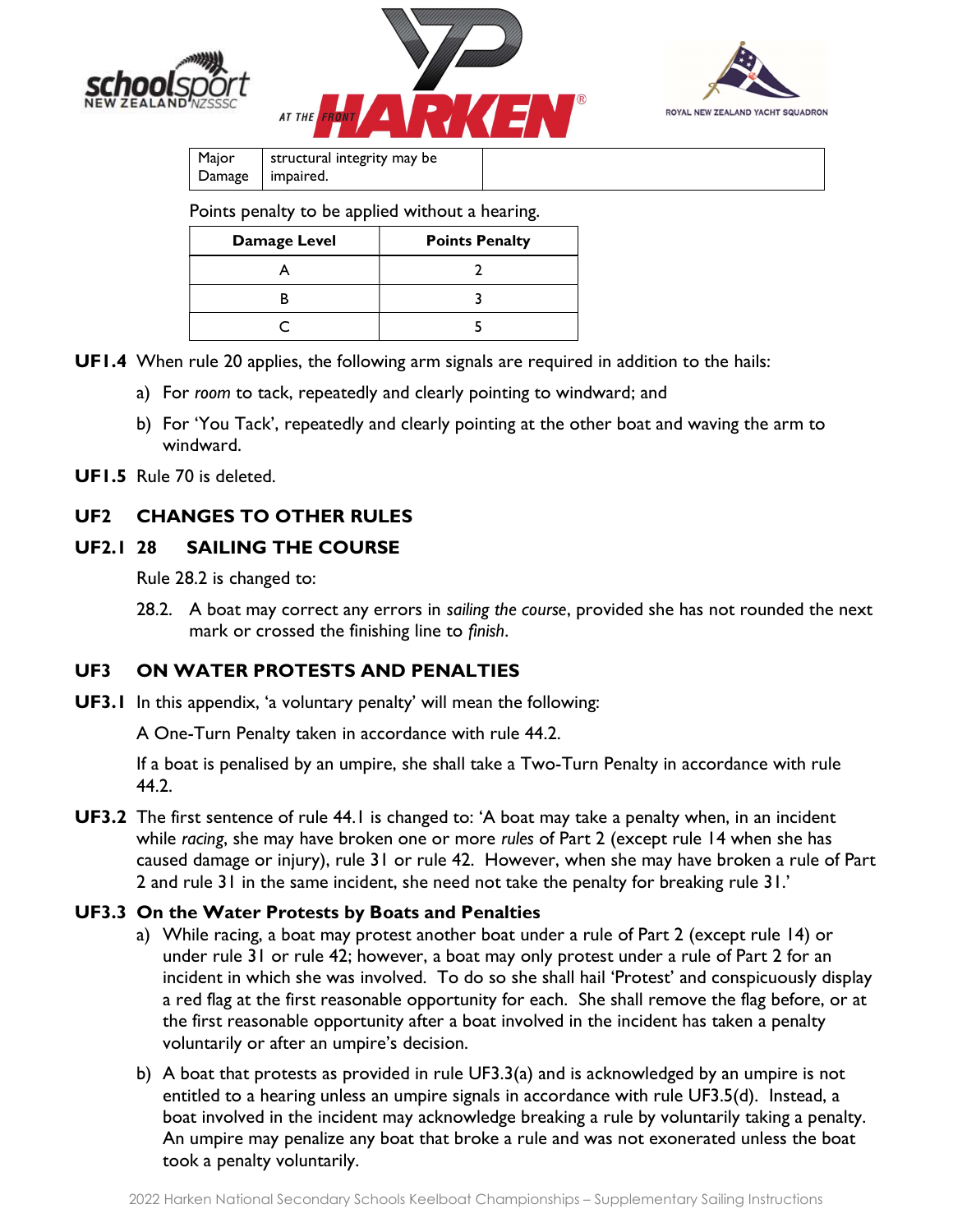





c) A boat that protests as provided in rule UF3.3(a) but receives no acknowledgement or response from an umpire may lodge a protest in accordance with RRS 61.

### UF3.4 Penalties and Protests Initiated by an Umpire

- a) When a boat
	- (1) breaks rule 31 and does not take a penalty,
	- (2) breaks rule 42,
	- (3) gains an advantage despite taking a penalty,
	- (4) commits a breach of sportsmanship, or
	- (5) fails to comply with rule UF3.6 or to take a penalty when required to do so by an umpire,
	- (6) breaks a boat handling rule,
	- (7) sails inside a prohibited area,
	- (8) fails to comply with rule UF2.1 (rule 28.2) an umpire shall disqualify her under rule UF3.5(c),

an umpire may penalize her without a protest by another boat. The umpire may impose a penalty or more, each signalled in accordance with rule UF3.5(b) or disqualify her under rule  $UF3.5(c)$  or report the incident to the protest committee for further action. If a boat is penalized under rule UF3.4(a)(5) for not taking a penalty or taking a penalty incorrectly, the original penalty is cancelled,

b) An umpire who decides, based on his own observation or a report received from any source, that a boat may have broken a rule, other than rule UF3.6 or rule 28 or a rule listed in rule UF3.3(a), may inform the protest committee for its action under rule 60.3. However, he will not inform the protest committee of an alleged breach of rule 14 unless there is damage or injury.

### UF3.5 Umpire Signals

An umpire will signal a decision as follows:

- a) A green and white flag with one long sound means 'No penalty.'
- b) A red flag with one long sound means 'A penalty is imposed or remains outstanding.' The umpire will hail or signal to identify each such boat.
- c) A black flag with one long sound means 'A boat is disqualified.' The umpire will hail or signal to identify the boat disqualified.
- d) A yellow flag with one long sound means 'the umpires do not have the facts required to make a decision.'

### UF3.6 Imposed Penalties

- a) A boat penalized under rule UF3.5(b) shall take a penalty.
- b) A boat disqualified under rule UF3.5(c) shall promptly leave the course area.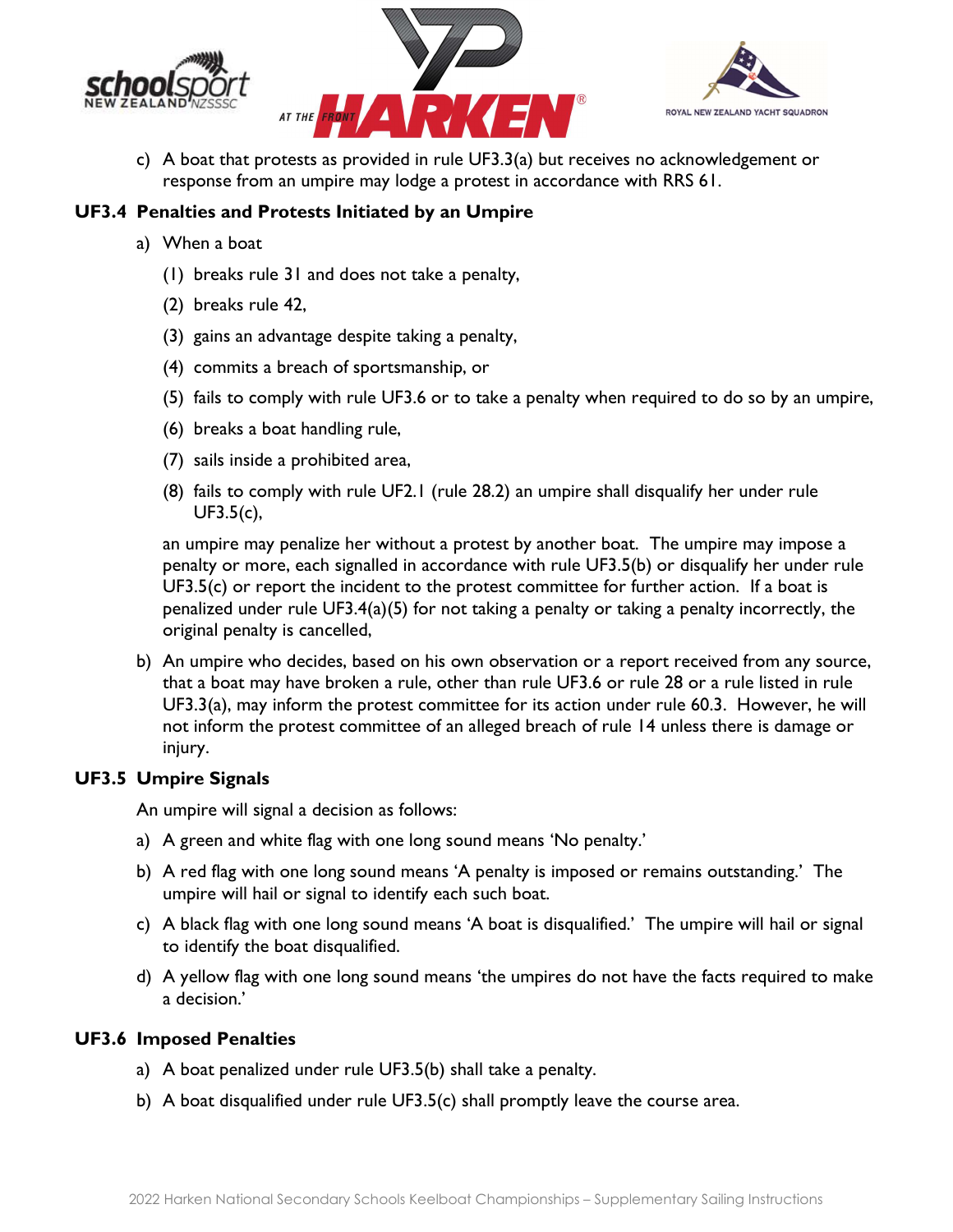





### UF4 RACE COMMITTEE ACTIONS

UF4.1 After boats have finished, the race committee will inform competitors about the results on the official noticeboard.

### UF5 PROTESTS; REQUESTS FOR REDRESS OR REOPENING; APPEALS; OTHER **PROCEEDINGS**

- UF5.1 No proceedings of any kind may be taken in relation to any action or non-action by an umpire.
- UF5.2 A boat is only entitled to a hearing when the umpires have signalled in accordance with rule UF3.5(d) or under rule UF3.5.
- UF5.3 A boat intending to
	- a) Protest another boat under a rule other than rule UF3.6 or rule 28, or a rule listed in rule UF3.3(a),
	- b) Protest another boat under rule 14 if there was contact that caused damage or injury, or
	- c) Request redress

Shall inform the race committee in the following way:

Hail the race committee within 2 (two) minutes of finishing.

- UF5.4 The time limit defined in rule UF5.3 also applies to protests under rule UF5.9, UF5.10 and UF5.11 when such protests are permitted. The protest committee shall extend the time limit if there is good reason to do so.
- UF5.5 The race committee will promptly inform the protest committee about any protests or requests for redress made under rule UF5.3.
- UF5.6 The third sentence of rule 61.1(a) and all of rule 61.1(a)(2) are deleted.
- UF5.7 The first three sentences of rule 64.2 are changed to: 'When the protest committee decides that a boat that is a party to a protest hearing has broken a rule, it may impose penalties other than disqualification, and may make any other scoring arrangements it decides is equitable. If a boat has broken a rule when not racing, the protest committee shall decide whether to apply any penalty to the race sailed nearest in time to that of the incident or make some other arrangement.'
- UF5.8 Hearings

Except for a hearing under rule 69.2

- a) Protests and requests for redress need not be in writing.
- b) The protest committee may inform the protestee and schedule the hearing in any way it considers appropriate and may communicate this orally.
- c) The protest committee may take evidence and conduct the hearing in any way it considers appropriate and may communicate this orally.